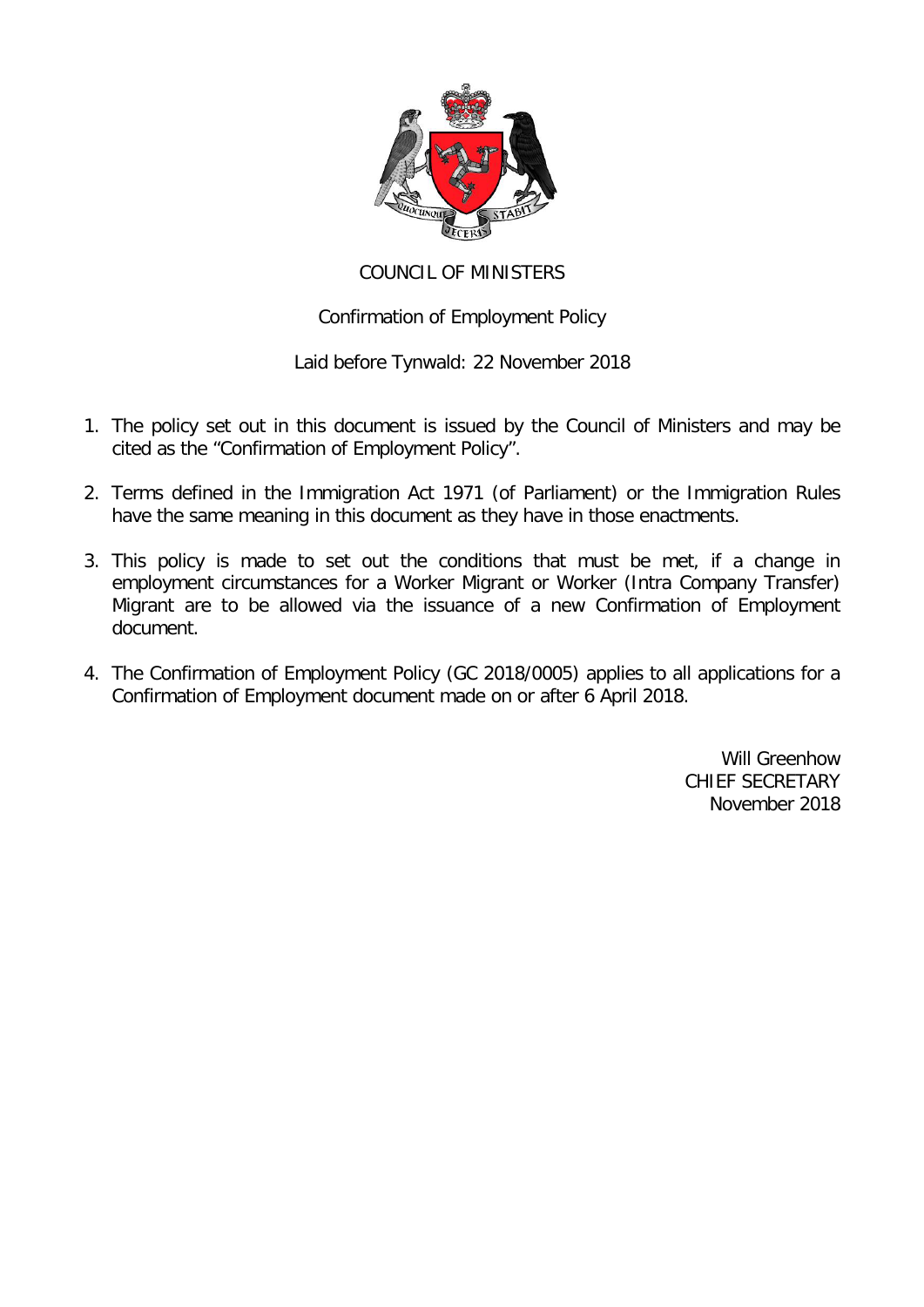

# **Confirmation of Employment Introduction**

### Context

As of  $6<sup>th</sup>$  April 2018 the Isle of Man operates two worker routes which allow non-EEA nationals to enter the Isle of Man in order to occupy full-time employment positions.

The Worker Migrant route enables non EEA-nationals to fill employment vacancies in the Isle of Man that cannot be filled by settled workers; and

The Worker (Intra-Company Transfer) Migrant route which allows existing employees of multinational companies to be transferred to their Isle of Man branch for training purposes or to fill a specific vacancy.

Migrants under either route must always hold a valid Confirmation of Employment (CoE) in support of their visa. A Confirmation of Employment (CoE) is a document that must be applied for by any Isle of Man employer who is seeking to hire or retain a non-EEA national as an employee.

The CoE states the conditions of the employment, and serves as the permission for that migrant to undertake the specified employment. A migrant worker may not undertake their employment if the conditions are not the same as those recorded by their CoE. A migrant is not permitted to undertake any employment that falls outside of the employment conditions stated on their CoE (unless this is voluntary or supplementary employment as specified under the Interpretation of the Rules).

### Requirements to be met for the issuance of a Confirmation of Employment

A CoE is a document issued only where the following have been met: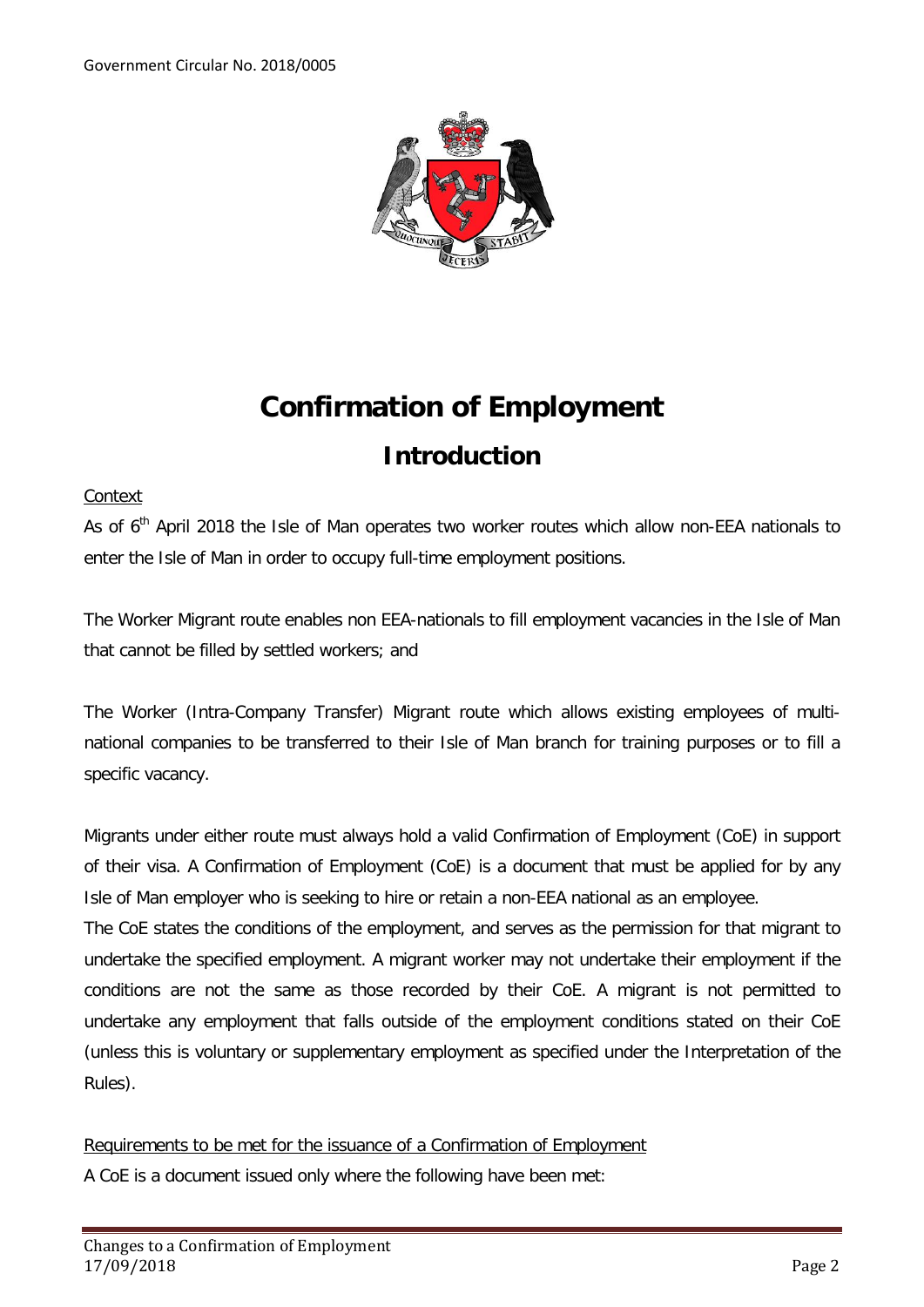- the Employer is an Isle of Man Employer as prescribed under paragraph 6.1(1) of Appendix W;
- the Migrant to be employed will be paid the appropriate rate;

• the employer has carried out a Resident Labour Market Test as set out in paragraph 6.3 of Appendix W (unless an exemption applies under paragraph 6.3);

The migrant is appropriately qualified or registered to undertake the employment in question, or can reasonably be expected to obtain appropriate qualifications or registrations by the time the migrant begins that employment; and

- that the employment the migrant is being hired to do does not amount to
- o the hire of the migrant to a third party; or
- o contract work to undertake ongoing routine employment or service for a third party.

#### Purpose of a Confirmation of Employment

The CoE states the Migrant's;

- Employer and Employer's contact details;
- the Migrant's full name, Nationality, date of birth and immigration status;
- job role; evidenced by the Standard Occupation Code (SoC) Code;
- gross annual salary;
- start date; and
- term (duration) of employment.

The CoE is therefore issued for a specific role, salary rate and term of employment. The Migrant submits the CoE in support of their visa application.

#### Purpose of the prohibited changes

Certain changes to employment are prohibited to protect settled workers and to ensure migrants are paid an appropriate rate for the role in order that they can support themselves and family members adequately without recourse to public funds.

The prohibited changes to a CoE are set out in Part 5 of Appendix W to the Immigration Rules.

#### Prohibited Changes

Where an Employer or migrant wishes to make changes to the terms for which the CoE was issued, (such as change the Employer, specific role (SoC Code), salary rate or term of employment) the Employer must apply for a new CoE.

Where a change is permitted, a new CoE may be issued to the Employer.

Where a change is not permitted a CoE will not be issued.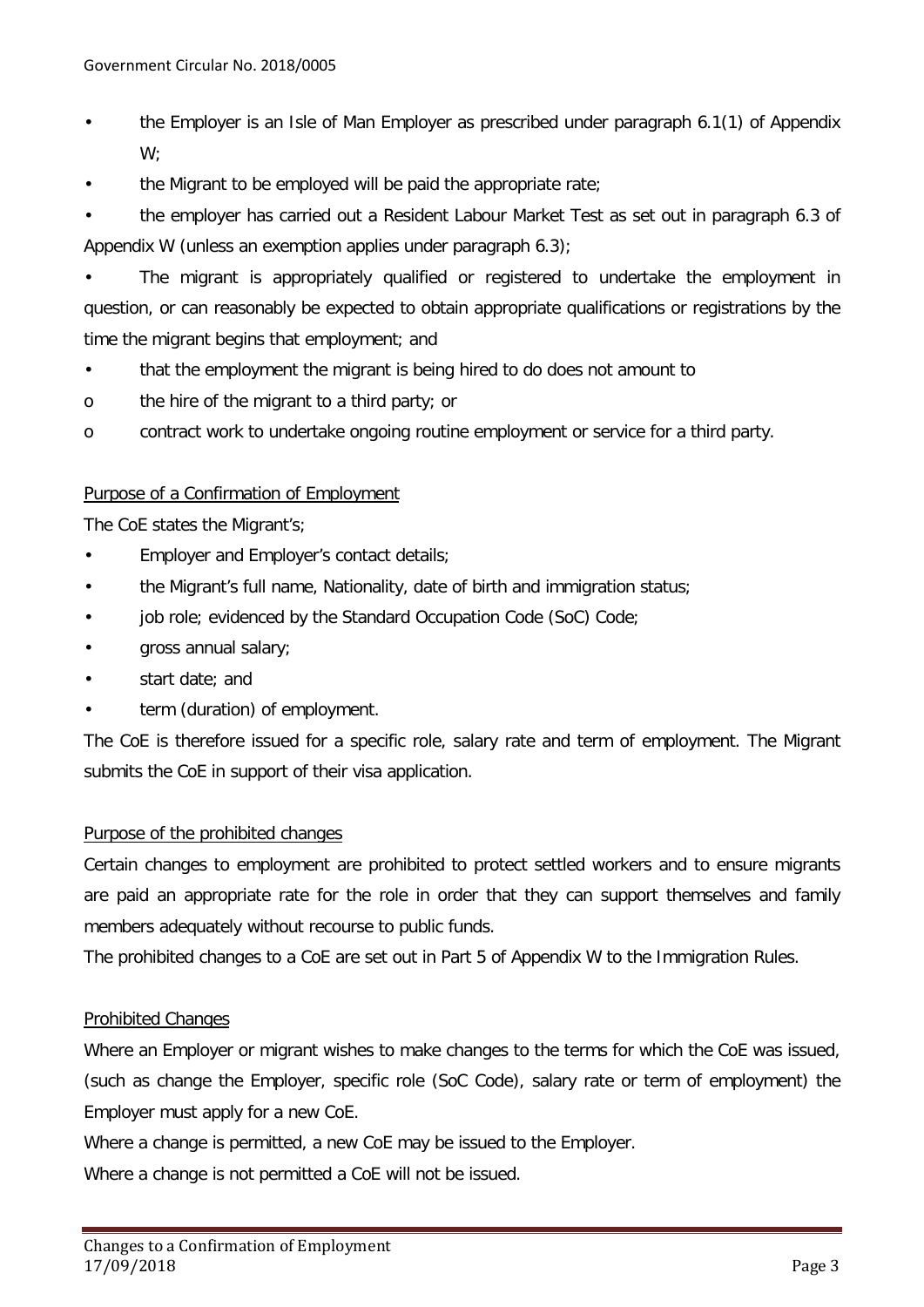Should a Migrant undertake employment other than that specified on the CoE (other than supplementary employment) that Migrant will be in breach of the Immigration Rules, and may have their leave curtailed.

## **Changing the conditions of a Confirmation of Employment**

#### Changes where a new CoE will not be issued

A new CoE application will be rejected if one of the below criteria applies:

1. The gross annual salary (including such allowances as are specified as acceptable) reduces below:

a. Any minimum salary threshold than that relied upon in the application for the Migrant's previous CoE;

b. The appropriate salary rate for the employment specified in Part 7 of Appendix W; or

c. Where there is no applicable salary rate in Part 7 of Appendix W, the salary recorded by the CoE that led to the Migrant's current grant of leave.

2. The intended job period recorded on the CoE is for a period which is longer than the duration of the migrant's current visa. In this circumstance the new CoE may be issued provided that the migrant also makes a new visa application in order to extend their valid leave in line with the proposed job period recorded on the new CoE.

#### Changes where a CoE may be issued

A new CoE application may be issued if the desired change is in line with any of the below criteria:

1. An absence from work without pay for a period of 4 weeks or more in total during any calendar year. Unless this absence is due solely to:

- Maternity leave,
- paternity leave,
- adoption leave, or
- long term sick leave of one calendar month or more during any one period;
- 2. The employment changes such that the migrant is working for a different employer;

3. The migrants' Employer transfers the trade, business or undertaking for which the migrant works to another Employer (the "Transferee") and the Migrant continues to work in the same employment.

In this circumstance the migrant must be issued with a valid Confirmation of Employment by the Transferee within 28 days of the business being transferred;